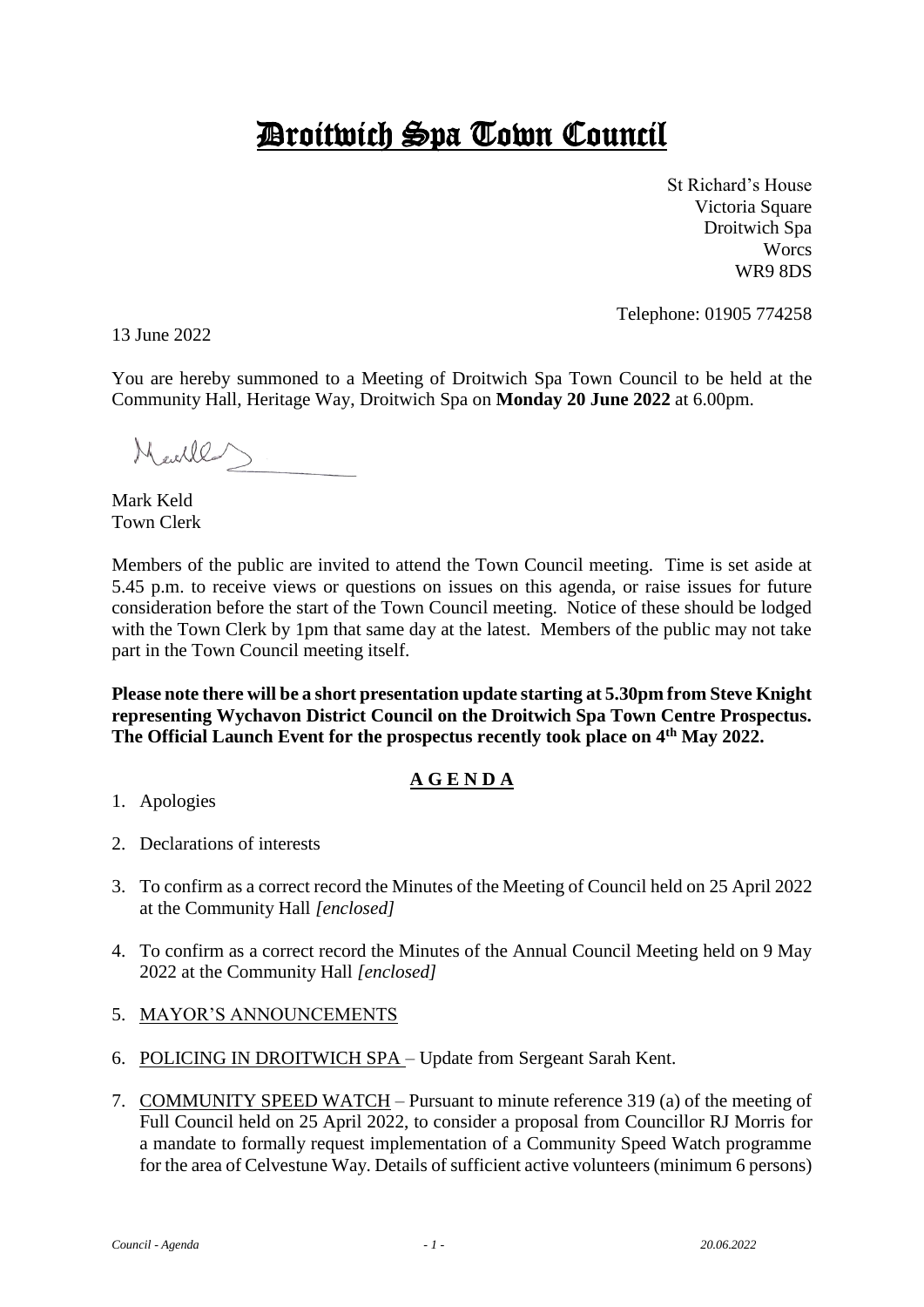who wish to participate and register for the programme have been received, together with proposed nearby speed monitoring sites. To proceed with the mandate will enable the Police to register the scheme, begin the induction process for volunteers and properly assess the suggested monitoring sites for safety & suitability purposes.

- 8. HIGH SCHOOL To note that the Update from Head Girl & Head Boy is to recommence from September 2022*[for information].*
- 9. YOUTH COUNCIL To Note that the Update from Youth Councillors is to recommence from September 2022 *[for information].*
- 10. GOVERNANCE STATEMENT To receive and approve the recommendations of the Resources Committee *[Minutes of the meeting held on 13 June 2022 refers]* pertinent to the Town Council's Annual Governance Statement made as part of the Annual Return report for year ended 31 March 2022.
- 11. ANNUAL ACCOUNTS To receive and approve the recommendations of the Resources Committee *[Minutes of the meeting held on 13 June 2022 refers]* pertinent to the Town Council's Accounts and Annual Return report for year ended 31 March 2022.
- 12. NEIGHBOURHOOD PLAN PROJECT OPTIONS To receive an update from Councillor GR Brookes in his capacity as the designated Town Council Member with responsibility for the project options, including Communications & Liaison.
- 13. PUBLIC SECTOR ENERGY EFFICIENCY PROGRAMME (PEEP) To confirm that Officers from Pro Enviro attended to undertake the premises surveys for St Richards House & the Community Hall on Thursday  $19<sup>th</sup>$  May. Energy consumption and trend data had been previously collated and submitted for analysis. The anticipated report of findings and recommendations has not been received to date. Further information will be updated once received.

To note that on 6 May 2022 Worcestershire County Council notified a change in Service Provider undertaking the PEEP Initiative. This may necessitate changes to the programme including the availability of funding and grant options. Further clarification of any impact is anticipated in due course *[for information].*

- 14. To receive and consider the Minutes of the under-mentioned meetings:-
	- 1. Planning Committee  $-13<sup>th</sup>$  June 2022 [to follow]
	- 2. Resources Committee 13th June 2022 *[to follow]*
	- 3. Community & Amenities Committee  $13<sup>th</sup>$  June 2022 [to follow]

### 15. WYCHAVON DISTRICT COUNCIL COMMUNITY LEGACY FUNDING To confirm the following project updates.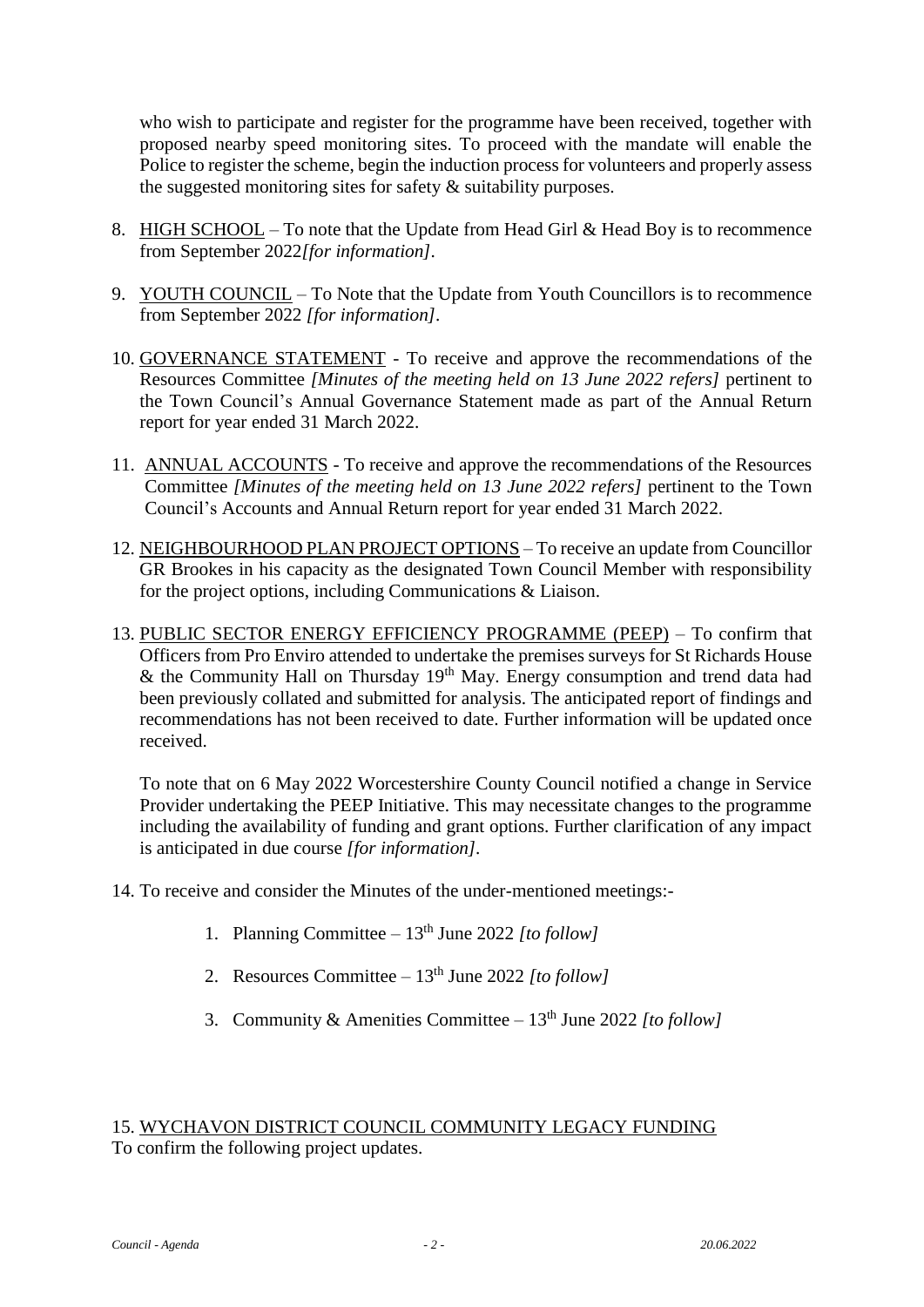- (a) Edition Two Droitwich Spa High School, Community Cabin. The Management Committee have recently updated that their scheduled Committee Meeting had been deferred. In the meantime an approach is being taken forward through the Committee with the High School to increase engagement for wider Community use and interest in the Cabin Facility. This is a condition of the Community Legacy funding provision for the project through Wychavon District Council (Provider) and the Town Council (Statutory Body) for the project. Further updates are expected in due course *[for information].*
- (b) Edition Three Droitwich Spa Augmented Reality Heritage Trail App. Following a transfer of Service Provider in January work is progressing to realign the App towards a full relaunch in August /September. The necessary steps include configuration of the App operating platform away from the original 3D Gaming structure on to a more user compatible arrangement and some content enhancement. The cost is within the scope of the original Community Legacy Grant award in 2021 and the remaining funds for draw down. A meeting took place with the Service Provider on 12 May 2022 to track progress. Significant progress has been confirmed and demonstrated including free running of all video content, redesigned map & locator markers, graphics, instructions presentation and overall layouts for user compatibility. Additional features currently being developed includes visual enhancement aspects linked to RNIB recommendations and a remote user location access function. These additions and extensive user field testing are continuing through the summer towards the tentative relaunch being planned for early September. A full demonstration will be provided for the Steering Group prior to the Launch Event. Thereafter provision has been made to further enhance and develop the App as part of the Heritage offering, budget and strategic projects for the current Municipal Year. This includes linking to the local schools and curriculum content.*[for information].*
- (c) Edition Three –Droitwich Spa Community Football Club Pavilion as part of the King George Playing Fields, Ground Fund Project. The Town Clerk visited the new facilities on 4 May. Final works and snagging are currently taking place for the Pavilion building. The Official Opening is anticipated later this year. Droitwich Spa Football Club recently announced promotion to the Football League for next Season which is a fantastic achievement and aligns perfectly with the opening of the new pitches, facilities and pavilion as their home venue, as well as for the whole Town & wider Community *[for information].*

#### 16. WEST PROJECT AND BEYOND – PEDESTRIAN UNDERPASS IMPROVEMENTS

To note that a further Project Reference Group Meeting took place on 18 May 2022. This confirmed that work is being completed on the first two underpasses for the Scheme at Hunters Way and Paddock Way. LED Lighting is now being installed at Crofters Hill which will enable progression to the public art mural shortly.

The next phases begin from 27 June from when the public art murals are due to be installed for the two underpasses at Ombersley Way (Briar Mill) followed by the Railway Station shortly afterwards. The confirmed designs for all three underpasses were shared at the Meeting on 18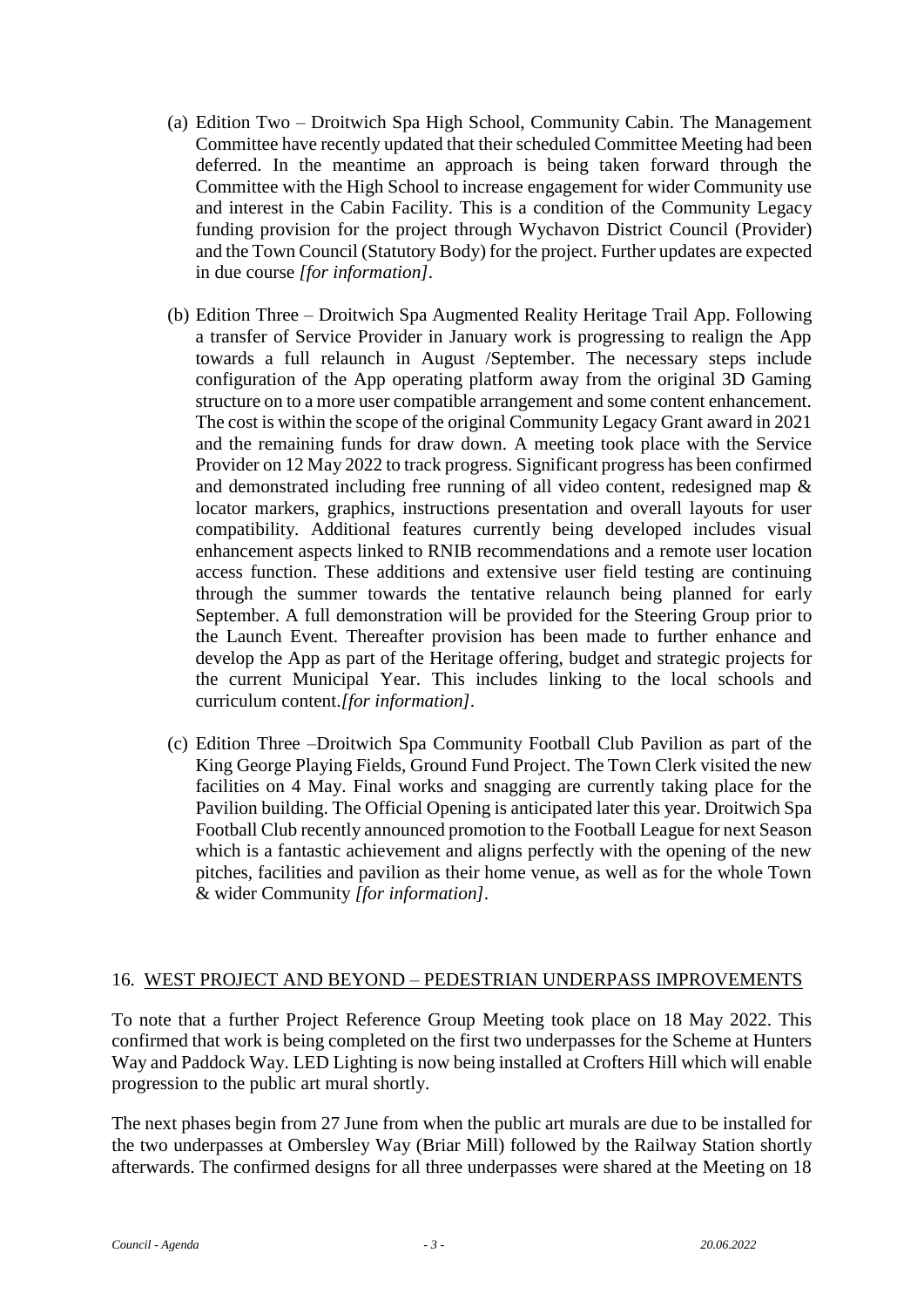May 2022 and were well received by the Steering Group. These three underpasses are the ones directly funded by the Town Council contribution element of the project. There is a significant amount of coordination & preparation work including graffiti removal, defect repairs to drainage, structure and paving, and enhancements for LED lighting upgrades. These preparatory works commence around 20 June. All timescales are subject to changes due to unforeseen issues arising – for example there are currently nesting birds at one of the Briar Mill sites.

The Steering Group discussed the final underpass of the project underneath the A38 adjacent King George Playing Fields for which there is currently no artist or design commissioning in place. The suggestion has been put forward and accepted to take this forward by networking with the local Sports Community for ideas – embracing themes such as sports for all, inclusion, healthy living & wellbeing, Legacy and Civic Pride. It is hoped to possibly align the work for this underpass with the anticipated Official opening of the new Sports pitches and pavilion.

A further project reference Group meeting is expected in early July with progress updates to follow *[for information].*

- 17. COUNTY COUNCILMATTERS- To receive reports on County Council matters *[if appropriate]*
- 18. DISTRICT COUNCIL MATTERS
	- To receive reports on District Council matters *[if appropriate]*
	- To congratulate Councillor AM Sinton who has been inaugurated as Chairman of WDC for the ensuing year 2022/2023 on 18 May 2022.

## 19. ST. RICHARDS HOUSE – Initial Scope and Concept drawings for second floor space.

Pursuant to Minute References 247 of the Resources Committee meeting of 7 February 2022 & 298 of the Resources Committee meeting of 11 April 2022, provisional concept diagrams are attached for information.

These are design based scope diagrams rather than Architects drawings. At this stage the suggested approach is to delegate further work and stakeholder engagement to a Working Group to enable the project options to progress further. The next steps will include wider stakeholder contact & liaison to consider funding options, project deliverability & timescales and more detail on preferred designs, content and policy adherence. Practicalities including lift provision to maintain "DDA" compliance and energy efficiencies for the building will also require close attention. To consider setting up a Working Group for the ongoing project options.

## 20. REPRESENTATIVE TO THE CALC EXECUTIVE COMMITTEE

The Clerk for the CALC Executive Committee has contacted the Town Council on 3<sup>rd</sup> June 2022 to request consideration for the above position. Councillor A Humphries was previously the designated Town Council representative put forward in 2020 and any changes or a reaffirmation have now been requested after 2 years. The Chairman of CALC and the Chief Executive Officer have both requested that the Representative kindly attends as many Executive Committee Meetings as possible or advises apologies in advance. This is to help ensure the smooth running of the Executive Committee arrangements.